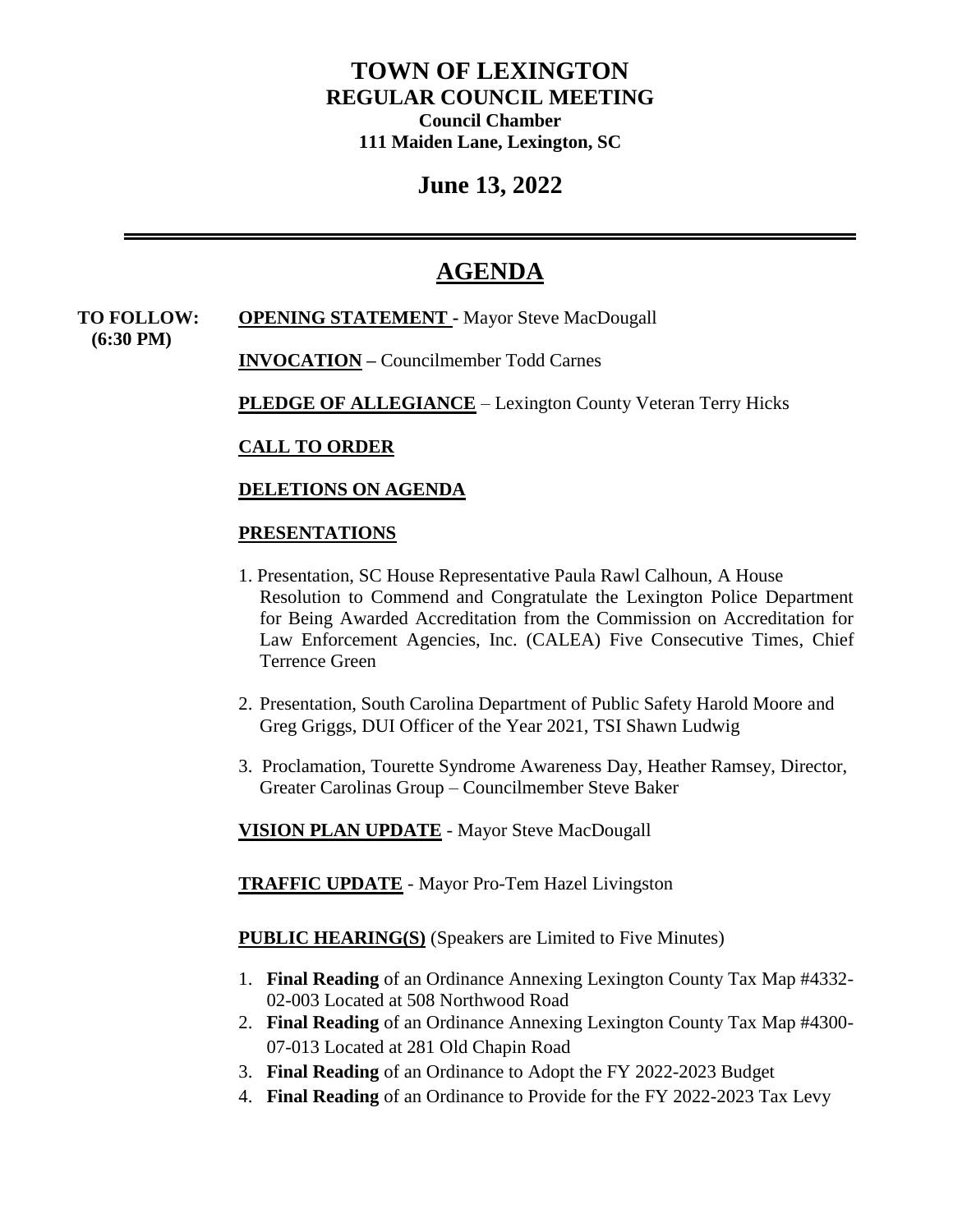#### **AGENDA REGULAR COUNCIL MEETING June 13, 2022**

#### **OLD BUSINESS**

- 1. **Final Reading** of an Ordinance Annexing Lexington County Tax Map #4332- 02-003 Located at 508 Northwood Road – Councilmember Todd Carnes
- 2. **Final Reading** of an Ordinance Annexing Lexington County Tax Map #4300- 07-013 Located at 281 Old Chapin Road – Councilmember Steve Baker
- 3. **Final Reading** of an Ordinance Annexing Lexington County Tax Map #4496- 02-096 Located in the 2700 Block of Mineral Springs Road – Councilmember Todd Lyle
- 4. **Final Reading** of an Ordinance to Adopt the FY 2022-2023 Budget Mayor Pro-Tem Hazel Livingston
- 5. **Final Reading** of an Ordinance to Provide for the FY 2022-2023 Tax Levy– Councilmember Todd Carnes

#### **NEW BUSINESS**

- 1. **First Reading** of an Ordinance Annexing Lexington County Tax Map #5498- 05-002 Located in the 100 Block of Industrial Drive – Councilmember Steve Baker
- 2. **First Reading** of an Ordinance Annexing Lexington County Tax Map #4496- 02-154 Located at 2677 Mineral Springs Road – Councilmember Todd Lyle
- 3. **First Reading** of an Ordinance Annexing Lexington County Tax Map #4300- 04-016 Located at 455 Old Cherokee Road – Mayor Pro-Tem Hazel Livingston
- 4. **First Reading** of an Ordinance Annexing Lexington County Tax Map #5423- 04-006 Located at 107 Mill Street - Councilmember Todd Carnes
- 5. **First Reading** of an Ordinance Annexing Lexington County Tax Map #4300- 03-056 Located in the 5400 Block of Augusta Road – Councilmember Steve Baker
- 6. **First Reading** of an Ordinance Amending Common Nuisance Ordinance Councilmember Todd Lyle